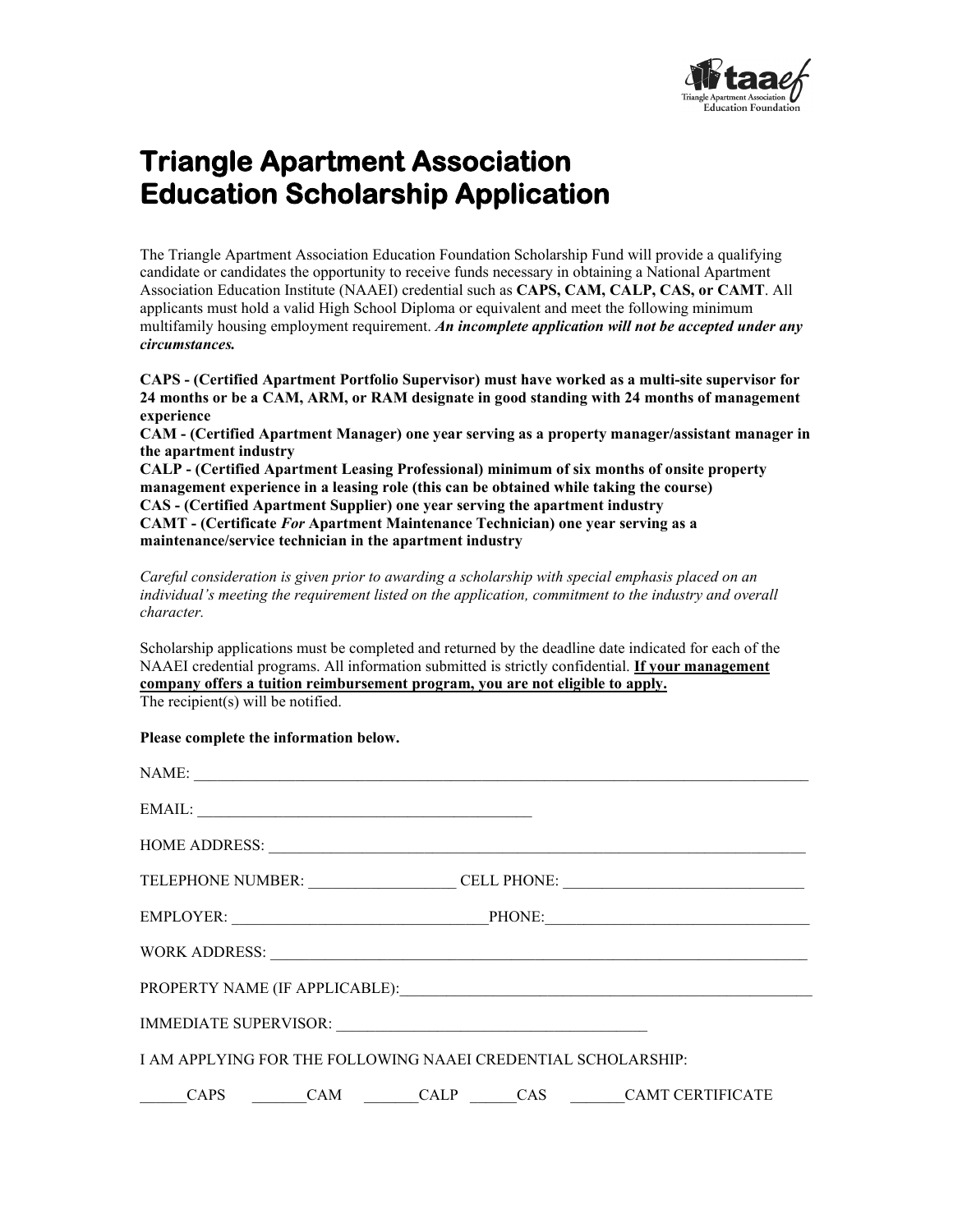

1. One mandatory requirement to be considered as a recipient of the Education Scholarship fund is that you currently and actively participate in one TAA committee or one community service project/fundraiser event with TAA, TAAEF, or NLOL. Please list the name of the committee(s) or choose from the list of fundraiser(s)/service project(s) below:

|    | TAA Committee:                                                                                                                                                                       |
|----|--------------------------------------------------------------------------------------------------------------------------------------------------------------------------------------|
|    | Battle of the Baskets Fundraiser<br>TAA PAC Fundraiser(s)<br>TAAEF Fundraiser(s)<br>NLOL Fundraiser(s) or Service Project(s)<br>PR & Community Outreach Committee Service Project(s) |
|    | Please describe your participation in detail:                                                                                                                                        |
|    |                                                                                                                                                                                      |
| 2. | Would you consider a partial scholarship?<br>Yes No                                                                                                                                  |
| 3. | I am one of the following: Owner/Operator:<br>Associate Member:<br>(Community/Management Co.)<br>(Vendor/Supplier)                                                                   |
| 4. | Please state below your career goals and how they align with TAA.                                                                                                                    |
|    |                                                                                                                                                                                      |
| 5. | $6+$                                                                                                                                                                                 |
| 6. | Please list any degrees, credentials, licenses, certifications or industry specific, awards and<br>achievements you may hold.                                                        |
|    |                                                                                                                                                                                      |
|    |                                                                                                                                                                                      |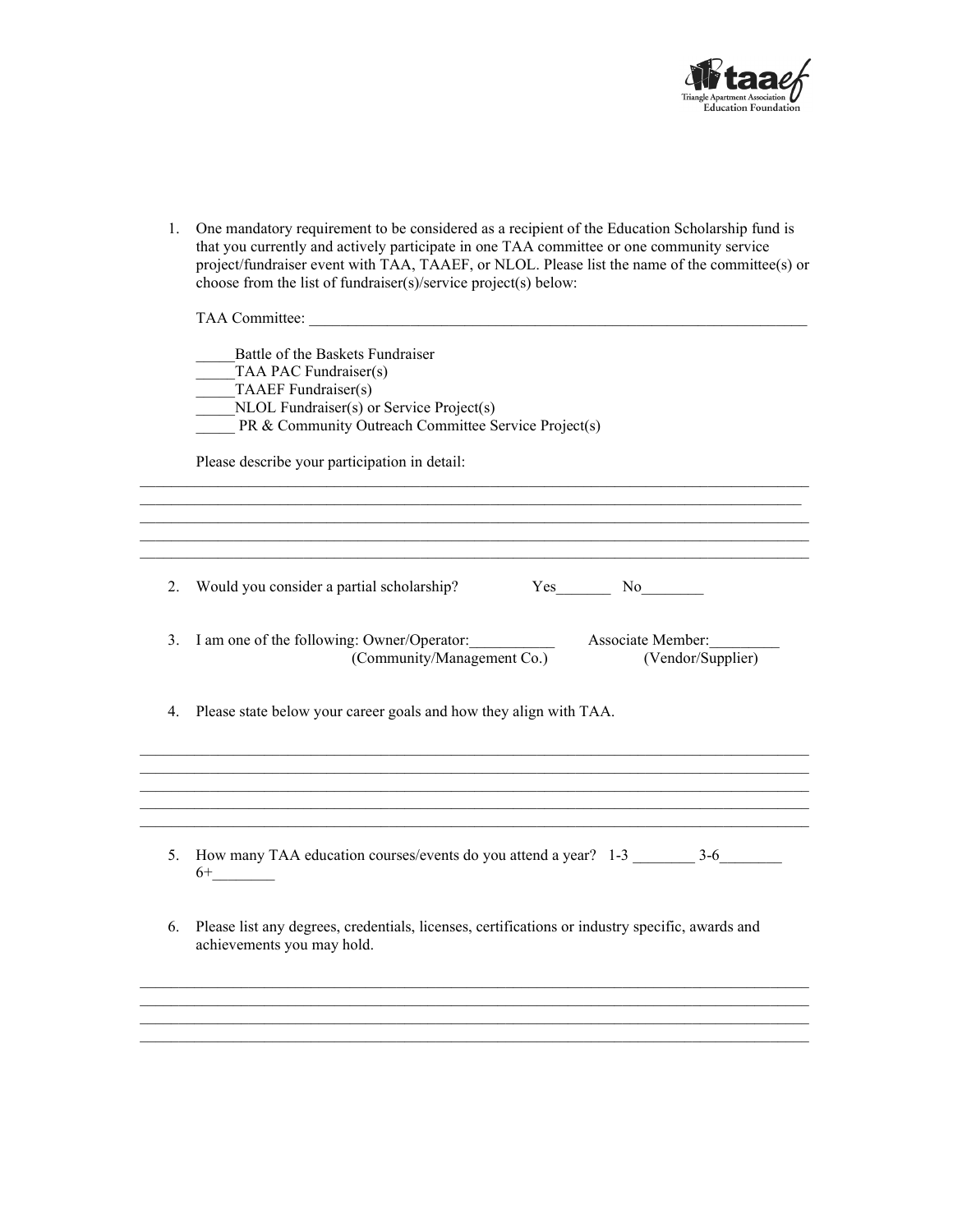

7. Please list three apartment industry professional references and their contact information:

| . .          |  |  |  |
|--------------|--|--|--|
| -<br><u></u> |  |  |  |
| J .          |  |  |  |

- 8. On a separate sheet of paper, briefly explain in **250** words or less why your Employer/Management Company is unable to financially cover the cost of the course.
- 9. What industry contributions will be attempted to be made after successful completion of the credential course; and why you should be considered as a CAPS, CAM, CALP, CAS, or CAMT scholarship recipient? Please be specific. **This must be typed and attached to the completed application.**
- 10. **Attach a professional letter of recommendation from your property/company supervisor**.

#### SCHOLARSHIP AGREEMENT

I, Let  $\Box$   $\Box$   $\Box$   $\Box$   $\Box$  do hereby agree that all of the above information is true and correct to the best of my knowledge. Additionally, I do hereby acknowledge that should I become a scholarship recipient, I am fully responsible for attendance of all classes and any other requirements in obtaining the NAAEI credential program that I'm seeking funds for. I understand that should I default, the Triangle Apartment Association Education Foundation may require that I reimburse the Scholarship in the full amount of the award on or before the end of the course.

Signature: \_\_\_\_\_\_\_\_\_\_\_\_\_\_\_\_\_\_\_\_\_\_\_\_\_\_\_\_\_\_\_\_\_\_\_\_\_\_\_\_\_\_\_\_\_\_\_\_\_\_\_\_\_Date: \_\_\_\_\_\_\_\_\_\_\_\_\_\_\_\_\_\_

**The Triangle Apartment Association Education Foundation does not discriminate on the basis of age, race, national origin, sex, religion, color, disability or familial status.** 

*Please return scholarship application to: Triangle Apartment Association \* 7920 ACC Blvd, Suite 220 \* Raleigh, NC 27617 or fax to: (919) 782-1169*